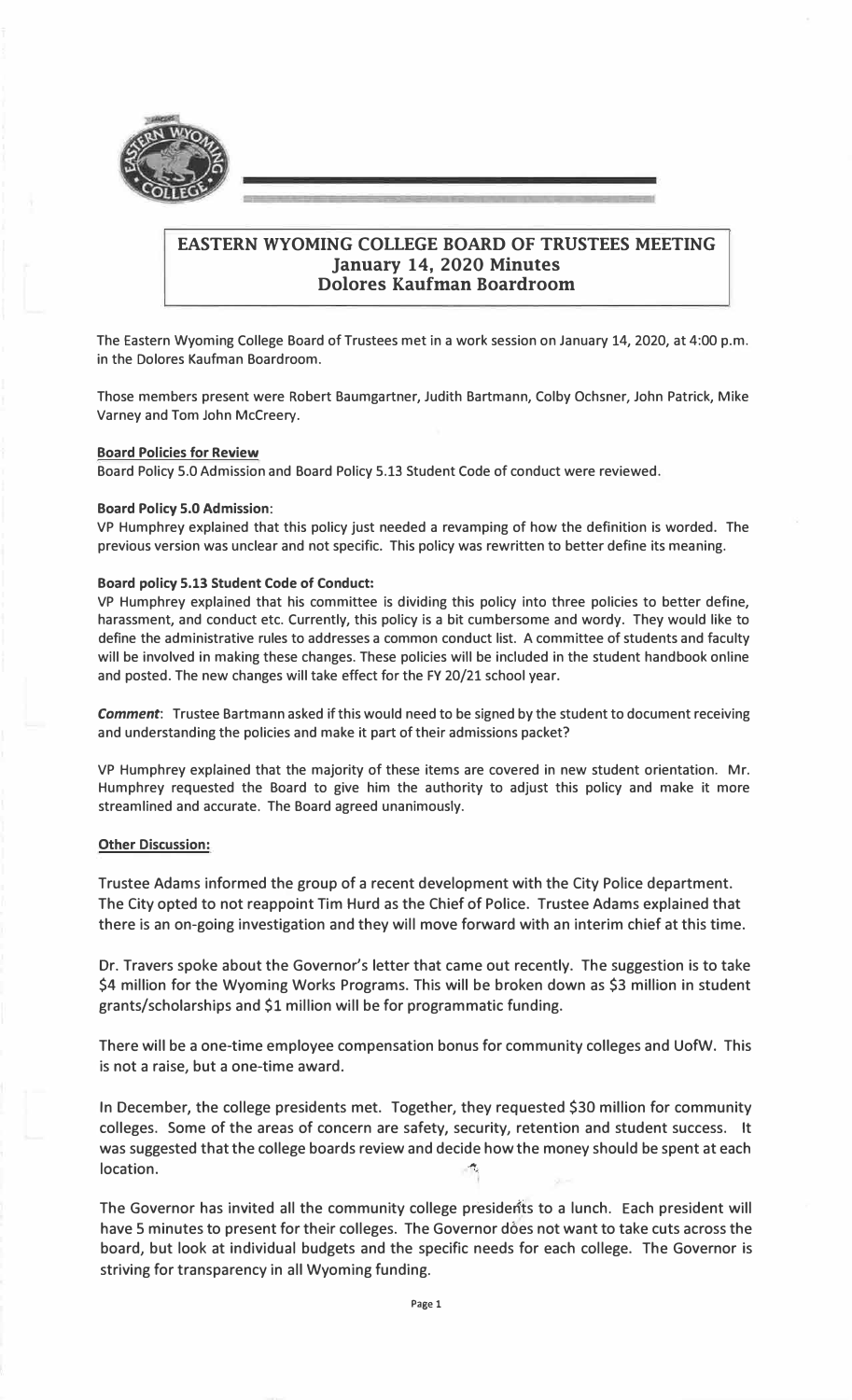VP Wilkes spoke about major maintenance projects that have been scheduled and are being looked at for the upcoming months. Dr. Travers talked about campus safety and the importance to prioritizing that. In the past years, approximately \$750,000 has been allocated for major maintenance.

The work session ended at 5:00pm and the Board proceeded to dinner in the cafeteria.

### **Open Meeting**

The open meeting started at 5:45 p.m. Dr. Travers introduced two new faculty members; Mr. Brandon Wilson, Mathematics Instructor and Mr. Darren Youngs, Welding Instructor.

No comments were received in the open forum.

**ACTION:** Motion was made by Trustee Mccreery to approve the agenda as presented, and Trustee Patrick seconded the motion. Motion passed unanimously.

#### **PRESIDENT'S UPDATE:**

Dr. Travers informed the board that 1,500 prospective student letters were signed in December and sent out on January 2<sup>nd</sup> for recruiting purposes.

#### **CONSENT AGENDA:**

**ACTION:** Trustee Varney made a motion to approve the consent agenda and Trustee Patrick seconded the motion. Motion passed unanimously.

The consent agenda included: minutes from the December 10, 2019, Board Meeting, the early retirement notification from Ms. Linda Evans, the retirement notification from Ms. Suzey Delger, and two bids received for the renovation of design services for interior renovation of the existing Gymnasium at EWC. GSG Architecture Design was the winning lowest bid in the amount of \$20,630 and Plan One Architects submitted their bid at \$24,500.

# **ACTION ITEMS**

**ACTION:** VP Wilkes presented the financial report. Trustee Varney made a motion to approve the financial report. Trustee Ochsner seconded the motion. Motion passed unanimously.

**ACTION:** Trustee Ochsner made a motion to reappoint the Vice Presidents for the Fiscal Year 2021. Trustee Bartmann seconded the motion. Motion passed unanimously. They are as follows: Vice President for Academic Services, Dr. Heidi Edmunds, Vice President for Administrative Services, Mr. Kwin Wilkes, Vice President for the Douglas Campus, Dr. Margaret Farley, and Vice President for Student Services, Mr. Roger Humphrey, as presented.

#### **Board Policies First Reading:**

**ACTION:** Trustee Mccreery made a motion to approve First Reading revisions to Board Policy 4.0 Faculty Rights and Responsibilities. Trustee Bartmann seconded the motion. Motion passed unanimously

*Comment:* VP Edmunds explained that the Administrative Rules for this policy will be available for the FY20-21 school year.

*Comment:* Trustee Patrick asked if the Faculty contract says anything about being bound by the administrative rules or policies and should we incorporate that in part of their contract. VP Edmunds stated that if a policy/rule was in their contract, and we changed it, we would have to go back and amend their contracts. The handbook that is provided for new faculty at orientation states these policies and admin rules and the employees are bound by them. Attorney Evans will examine the issue if a policy or rule is changed during the year, would the employee be bound by the new policy as well.

**ACTION:** Trustee Varney made a motion to approve First Reading revisions to Board Policy 4.1 Educational Design (changed to Academic Program Compliance). Trustee Adams seconded the motion. Motion passed unanimously.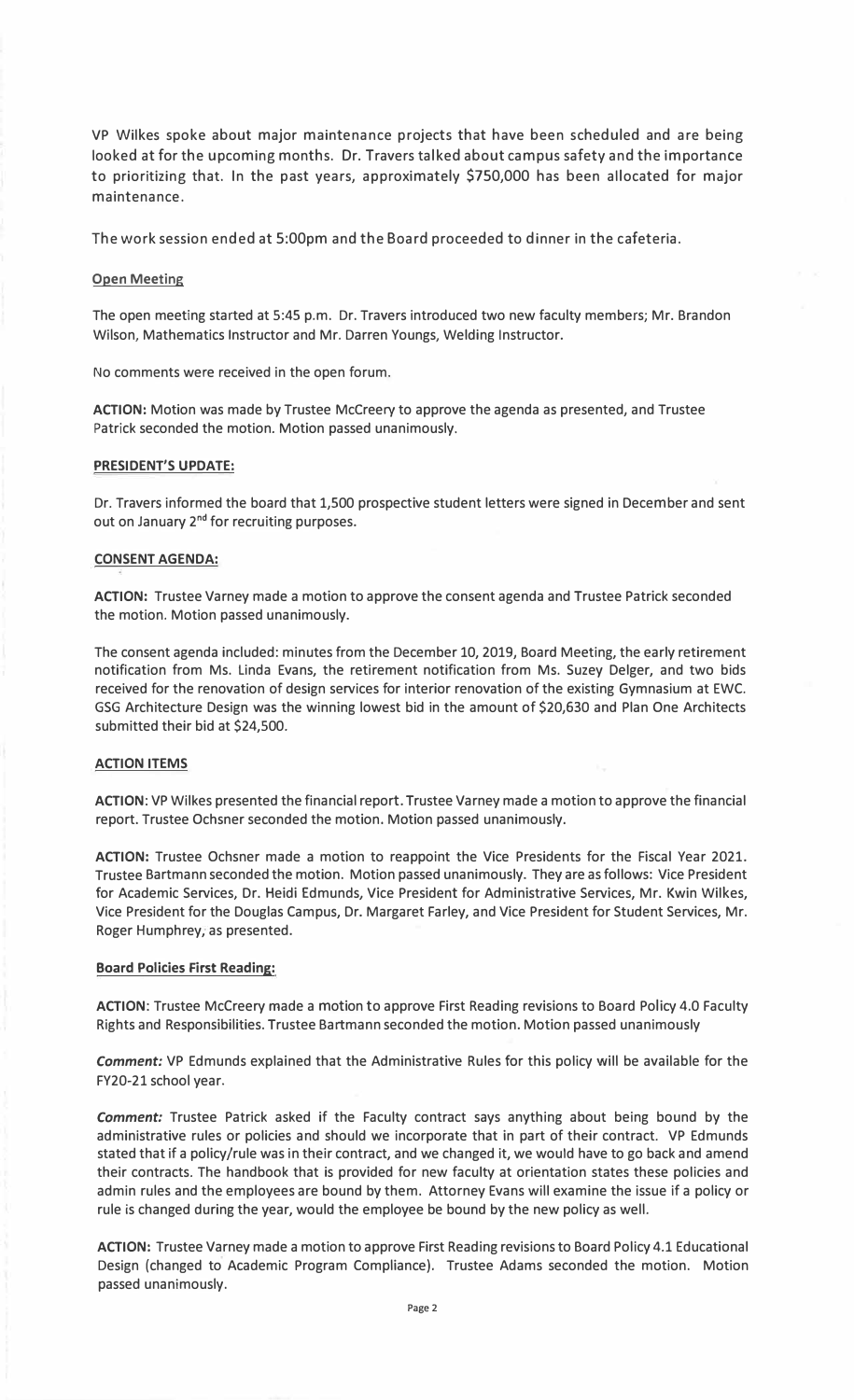ACTION: Trustee McCreery made a motion to approve First Reading revision to Board Policy 4.2 Instructional Support (changed to Academic Support). Trustee Patrick seconded the motion. Motion passed unanimously.

#### *Comment:*

VP Edmunds explained that the wording in this policy was adjusted to state updated terms.

*Comment:* Trustee Willox questioned if the wording in the sentence "Explanations of the services provided *can* be found in the Faculty handbook." He asked if maybe the word "can" should be changed to "may'' instead to cover bases if the handbook eliminates something then you don't have to change this again. Attorney Evans said the word "can" is applicable to insure that everything is in the Faculty Handbook. There will be another opportunity to reflect on the changes at the public/final reading if it needs to be adjusted then.

### **FINAL READING BOARD POLICIES:**

**ACTION:** Trustee Patrick made a motion to approve Final Reading revisions to Board Policy **6.0** Purchasing Policy. Trustee Varney seconded the motion. Motion passed unanimously

*Comment:* Trustee Willox interjected that it is important to make sure that we keep track of the state statute additions in case they change it and you are counting on specific language for a certain policy.

*Comment:* Trustee Patrick suggested making a tickler file as a reminder of what Statutes we are using in our policies and if they come up again, we can flag them and examine them for accuracy.

**ACTION:** Trustee Ochsner made a motion to approve the Final Reading revisions to Board Policy 6.7 Vehicle Policy. Trustee Adams seconded the motion. Motion passed unanimously.

# **DEPARTMENT UPDATES**

Updates were provided by Human Resources. Dr. Travers reported that the business instructor position has been put on hold, and we still do not have a Director for Human Resources yet.

Dr. Farley reported from the Douglas Campus that currently there are **166** students enrolled in dual classes. The ACEN visit is set for Feb. **17** and **18** as a virtual visit by zoom. The transfer gunsmithing student will be starting this semester and the gunsmithing program is at full capacity.

Mr. John Hansen from Institutional Development spoke about the ATEC planning of the open house, Sagebrush n Roses event next week, the stock market is doing well, and a PowerPoint presentation on where will we be in the next **20** years as a Foundation.

*Comment:* Trustee Mccreery expressed the concern that the Agriculture curriculum needs to be revamped.

Ms. Tami Afdahl from College Relations presented updated information about the WACCT Awards reception. She also informed Trustee Adams (Mayor Adams) that the college would like to invite City of Torrington employees to one of our basketball games with free admission to publically thank them for their continued support of the college

Mr. Keith Jarvis from College Maintenance presented updates on the progress of the ATEC building, maintenance requests, and work to be done on the residence halls for slide card usage to access the doors the doors.

Mr. Roger Humphrey from Student Services presented updates on the efforts of Admissions to identify our students for the fall **2020.** They have set dates for pre-registration days from May through August. Radius is about completed and there will be about 3 weeks of integrating into colleague. This will provide a better tracking system and more efficient communication for everyone.

There are **165** new students that applied for the Spring **2020.** Mr. Humphrey also expressed that the GPA's from our athletics, Volleyball, Basketball, and Golf were all above a 3.0! There will be a banner raising at the basketball game on Wednesday for the **2019** Region IX Men's Golf Championship.